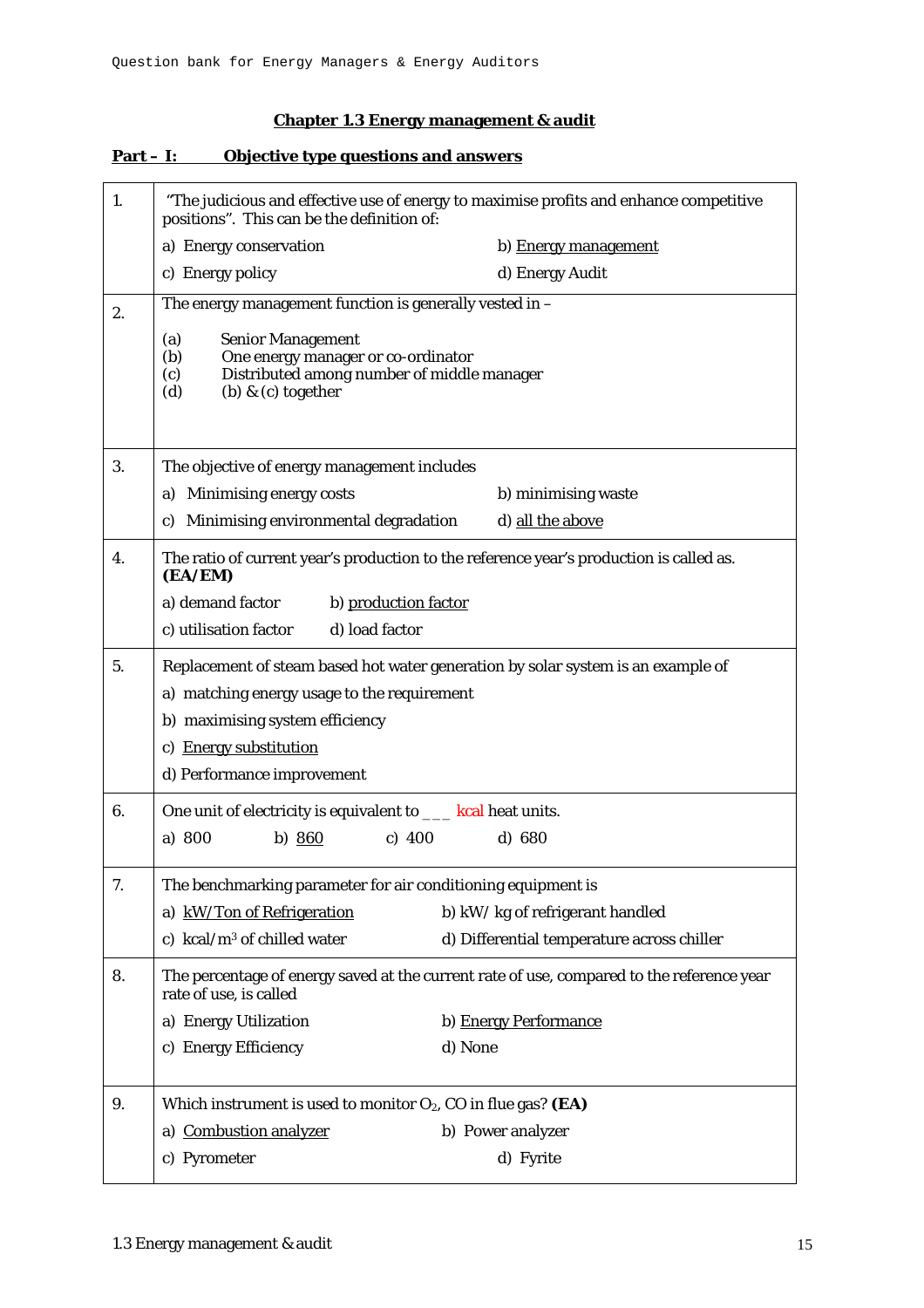| 10. | Lux meter is used to measure (EA)                                                             |
|-----|-----------------------------------------------------------------------------------------------|
|     | a) Illumination level<br>b) Sound intensity and illumination level                            |
|     | c) Harmonics<br>d) Speed                                                                      |
|     |                                                                                               |
| 11. | For a cement plant the parameter, "kWh/MT of clinker "indicates"                              |
|     | a) Energy Index parameter<br>b) Utility factor                                                |
|     | c) Production factor<br>d) load factor                                                        |
| 12. | Energy manger should be well versed with                                                      |
|     | a) Manufacturing and processing skills b) Managerial and technical skills                     |
|     | c) Technical and marketing skills<br>d) Managerial and commercial skills                      |
| 13. | An energy policy does not include                                                             |
|     | a) Target energy consumption reduction                                                        |
|     | b) Time period for reduction                                                                  |
|     | c) Declaration of top management commitment                                                   |
|     | d) Future production projection                                                               |
| 14. | $CO2$ measurement of Fyrite kit is based on $(EA)$                                            |
|     | a) Weight basis (dry)<br>b) Volume basis (dry)                                                |
|     | c) Weight basis (wet)<br>d) Volume basis (wet)                                                |
| 15. | Non contact speed measurements can be carried out by                                          |
|     | a) Tachometer<br>b) Stroboscope                                                               |
|     | c) Oscilloscope<br>d) Speedometer                                                             |
| 16. | The tool used for performance assessment and logical evaluation of avenues for                |
|     | improvement in Energy management and audit is                                                 |
|     | a) Fuel substitution b) Monitoring and verification                                           |
|     | c) Energy pricing<br>d) Bench marking                                                         |
| 17. | Infrared thermometer is used to measure                                                       |
|     | a) Surface temperature<br>b) Flame temperature                                                |
|     | c) Flue gas temperature<br>d) Hot water temperature                                           |
| 18. | Find out the 'odd' among the following choices for fuel substitution for industrial sector of |
|     | India.                                                                                        |
|     | a) LDO with LSHS<br>b) coal with rice husk                                                    |
|     | c) natural gas for fertilizer plant<br>d) LPG for soft coke                                   |
| 19. | The various types of the instruments, which requires during audit need to be                  |
|     | a) easy to carry<br>b) easy to operate                                                        |
|     | c) inexpensive<br>d) all (a) to $(c)$                                                         |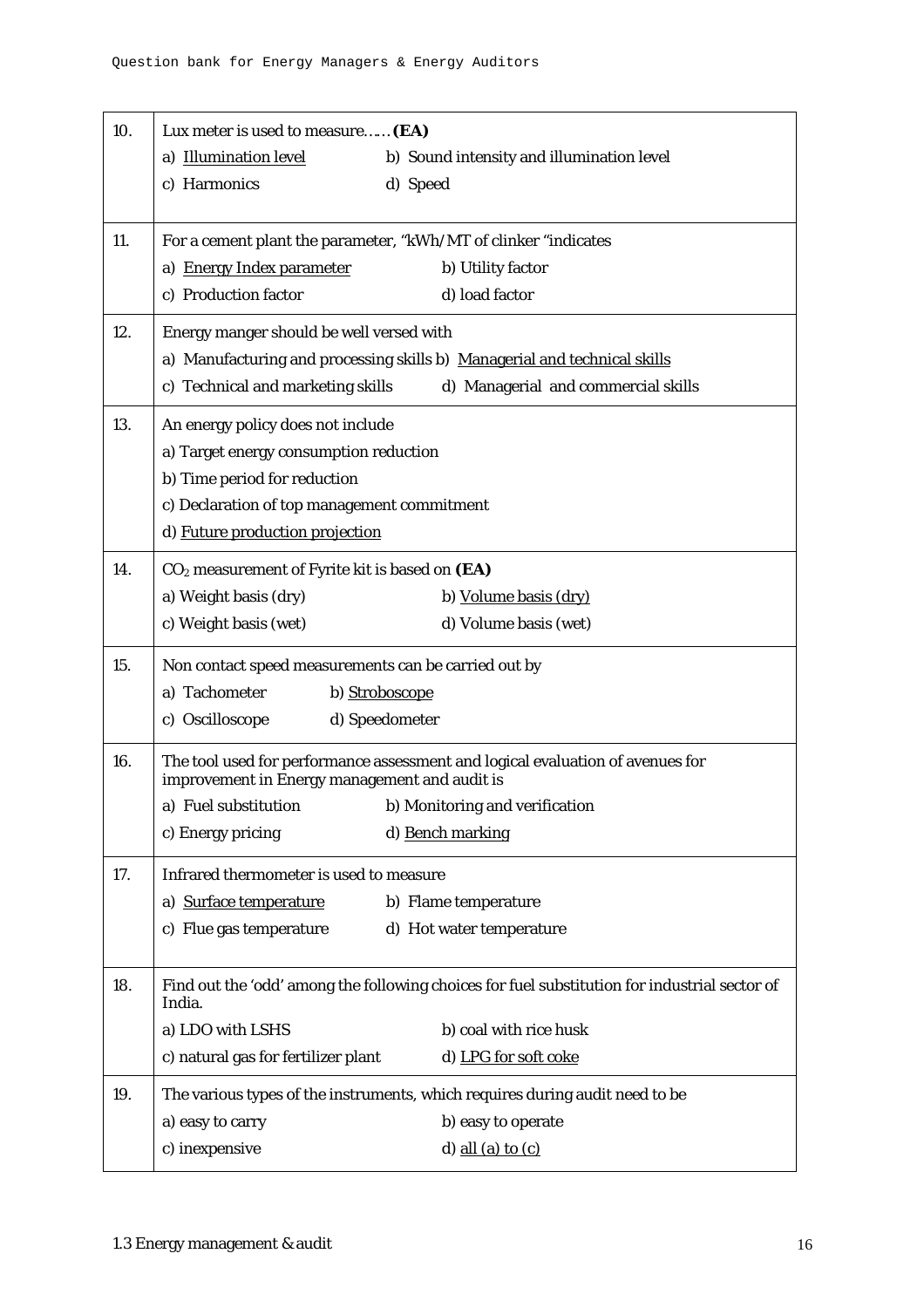| 20. | Air velocity in ducts can be measured by using ____ and manometer |                 |
|-----|-------------------------------------------------------------------|-----------------|
|     | a) Orifice meter                                                  | b) Borden gauge |
|     | c) Pitot tube                                                     | d) Anemometer   |

### **Part – II: Short type questions and answers**

| 1. | List any four important factors involved in deciding final cost of purchased electricity.                                                                                                                                                                                                                                                                                                                                         |
|----|-----------------------------------------------------------------------------------------------------------------------------------------------------------------------------------------------------------------------------------------------------------------------------------------------------------------------------------------------------------------------------------------------------------------------------------|
|    | The factors which are involved in deciding final cost of purchased electricity are                                                                                                                                                                                                                                                                                                                                                |
|    | Maximum demand charges, kVA                                                                                                                                                                                                                                                                                                                                                                                                       |
|    | <b>Energy Charges, kWh</b><br>$\bullet$                                                                                                                                                                                                                                                                                                                                                                                           |
|    | TOD Charges, Peak/Non-peak period                                                                                                                                                                                                                                                                                                                                                                                                 |
|    | Power factor Charge, P.F                                                                                                                                                                                                                                                                                                                                                                                                          |
| 2. | What are the principles of energy management?                                                                                                                                                                                                                                                                                                                                                                                     |
|    | The principles of energy management involve the following:                                                                                                                                                                                                                                                                                                                                                                        |
|    | Procure all the energy needed at the lowest possible price<br>$\mathbf{i}$                                                                                                                                                                                                                                                                                                                                                        |
|    | Manage energy use at highest energy efficiency<br>$\overline{11}$                                                                                                                                                                                                                                                                                                                                                                 |
|    | iii) Reusing and recycling energy by cascading (waste heat recovery)                                                                                                                                                                                                                                                                                                                                                              |
|    | iv) Use the most appropriate technology                                                                                                                                                                                                                                                                                                                                                                                           |
|    | Reduce the avoidable losses<br>${\bf v})$                                                                                                                                                                                                                                                                                                                                                                                         |
| 3. | What is the need for managerial skills in energy management?                                                                                                                                                                                                                                                                                                                                                                      |
|    | Managerial skills include bringing about awareness, motivating people at all levels,<br>changing the structure & procedure, monitoring the energy consumption, norms target<br>setting, etc. Both the organizational and people changes are required. For example, a mere<br>awareness campaign in an industry on switching off lights, fans and air conditioners<br>brought about a significant reduction in energy consumption. |
| 4. | What do you mean by energy audit?                                                                                                                                                                                                                                                                                                                                                                                                 |
|    | Energy Audit is defined as "the verification, monitoring and analysis of use of energy<br>including submission of technical report containing recommendations for improving<br>energy efficiency with cost benefit analysis and an action plan to reduce energy<br>consumption".                                                                                                                                                  |
| 5. | Explain how matching energy usage to requirement can enhance energy efficiency                                                                                                                                                                                                                                                                                                                                                    |
|    | Mismatch between equipment capacity and user requirement often leads to inefficiencies<br>due to part load operations, wastages etc. Worst case design, is a designer's characteristic,<br>while optimization is the energy manager's mandate and many situations present<br>themselves towards an exercise involving graceful matching of energy equipment capacity<br>to end-use needs. Example:                                |
|    | Eliminate throttling of a pump by impeller trimming, resizing pump, installing<br>variable speed drives                                                                                                                                                                                                                                                                                                                           |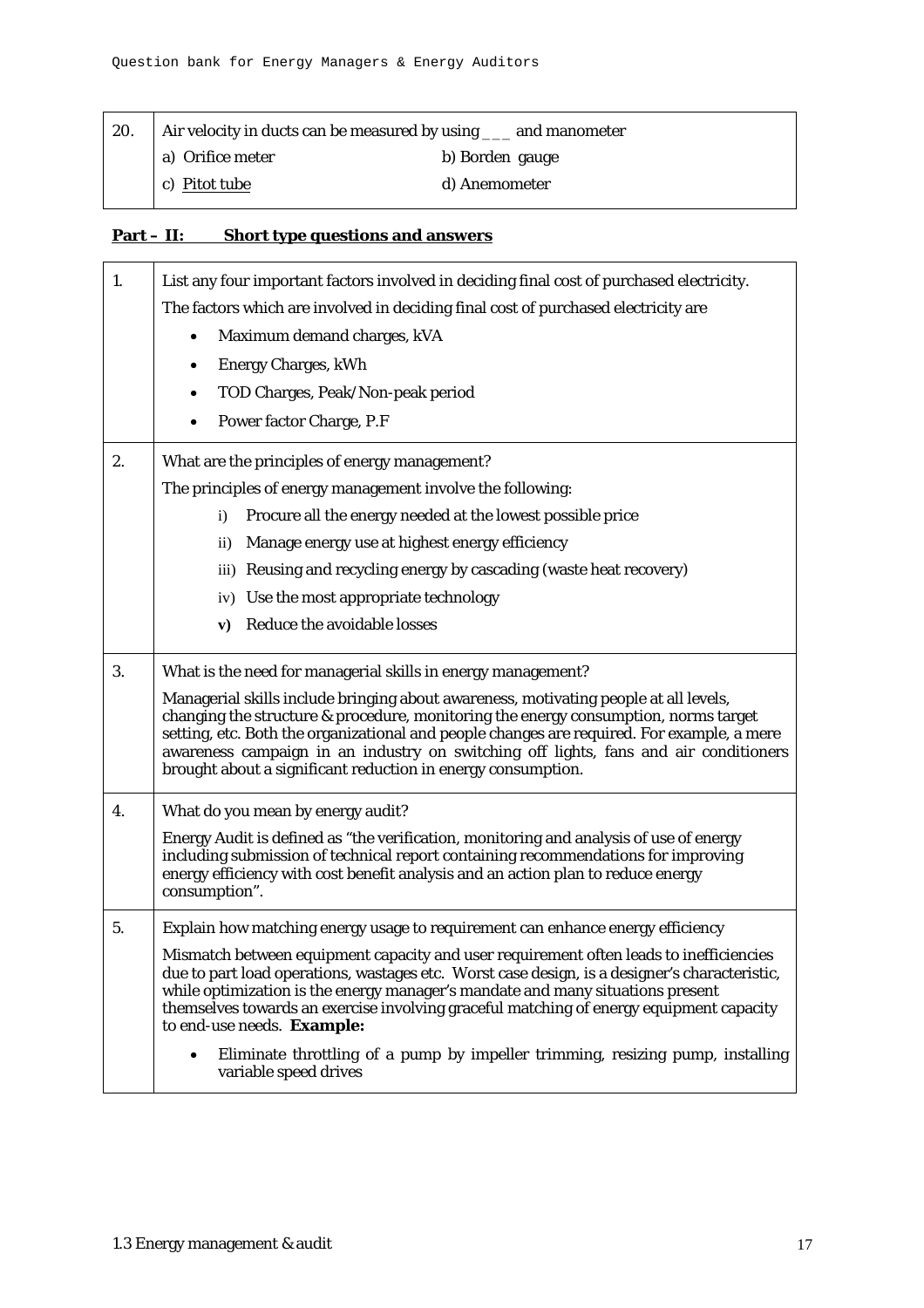| 6.  | Industries.                                                                                                                               | Give any four bench marking parameters followed in equipment/utility related in                                                                                                                                                                                                                                                                        |
|-----|-------------------------------------------------------------------------------------------------------------------------------------------|--------------------------------------------------------------------------------------------------------------------------------------------------------------------------------------------------------------------------------------------------------------------------------------------------------------------------------------------------------|
|     | kWh/ton of refrigeration (on Air conditioning plant)<br>i)                                                                                |                                                                                                                                                                                                                                                                                                                                                        |
|     | % thermal efficiency of a boiler plant<br>$\mathbf{ii}$                                                                                   |                                                                                                                                                                                                                                                                                                                                                        |
|     | iii) kWh/NM <sup>3</sup> of compressed air generated                                                                                      |                                                                                                                                                                                                                                                                                                                                                        |
|     | iv) kWh /litre in a diesel power generation plant.                                                                                        |                                                                                                                                                                                                                                                                                                                                                        |
| 7.  | List any one energy audit instrument used for power measurement and one for flue gas<br>measurement along with parameters to be measured? |                                                                                                                                                                                                                                                                                                                                                        |
|     | <b>Instrument</b>                                                                                                                         | Parameters measured                                                                                                                                                                                                                                                                                                                                    |
|     | Portable power analyser used for<br>power measurement                                                                                     | Measure, record the V, A. pf,<br>Frequency, kVA, kVAr, kW, KWh,<br>KVA, harmonics etc.                                                                                                                                                                                                                                                                 |
|     | <b>Combustion analyser used for flue</b><br>gas measurement (zinconia cell                                                                | $O_2$ , CO, NO <sub>x</sub> , SO <sub>x</sub> , CO <sub>2</sub> (calculated),<br>temperature                                                                                                                                                                                                                                                           |
|     | board or electro mechanical cell<br>board)                                                                                                | • Some instrument will also give<br>excess air, efficiency, draft, etc.                                                                                                                                                                                                                                                                                |
| 8.  | What is the significance of an energy policy?                                                                                             |                                                                                                                                                                                                                                                                                                                                                        |
|     | senior management, as well as general aims and specific targets relating to:                                                              | A written energy management policy will guide efforts to improve energy efficiency,<br>and represents a commitment to saving energy. It will also help to ensure that the<br>success of the program is not dependent on particular individuals in the organization.<br>An energy management policy statement includes a declaration of commitment from |
|     | Energy consumption reduction (electricity, fuel oil, gas, petrol etc.)<br>➤                                                               |                                                                                                                                                                                                                                                                                                                                                        |
|     | ➤                                                                                                                                         | Energy cost reduction (by lowering consumption and negotiating lower unit rates)                                                                                                                                                                                                                                                                       |
|     | <b>Timetables</b><br>⋗                                                                                                                    |                                                                                                                                                                                                                                                                                                                                                        |
|     | <b>Budgetary limits</b><br>➤                                                                                                              |                                                                                                                                                                                                                                                                                                                                                        |
|     | <b>Energy cost centers</b>                                                                                                                |                                                                                                                                                                                                                                                                                                                                                        |
|     | Organisation of management resources.<br>➤                                                                                                |                                                                                                                                                                                                                                                                                                                                                        |
| 9.  | How do you classify energy conservation measures?                                                                                         |                                                                                                                                                                                                                                                                                                                                                        |
|     | projects may be identified. These may be classified into three categories:                                                                | Based on energy audit and analyses of the plant, a number of potential energy saving                                                                                                                                                                                                                                                                   |
|     | 1. Low cost – high return;                                                                                                                |                                                                                                                                                                                                                                                                                                                                                        |
|     | 2. Medium cost - medium return;                                                                                                           |                                                                                                                                                                                                                                                                                                                                                        |
|     | 3. High cost – high return                                                                                                                |                                                                                                                                                                                                                                                                                                                                                        |
| 10. | Define 'energy management'.<br>enhance competitive positions.                                                                             | The judicious and effective use of energy to maximize profits (minimize the costs) and                                                                                                                                                                                                                                                                 |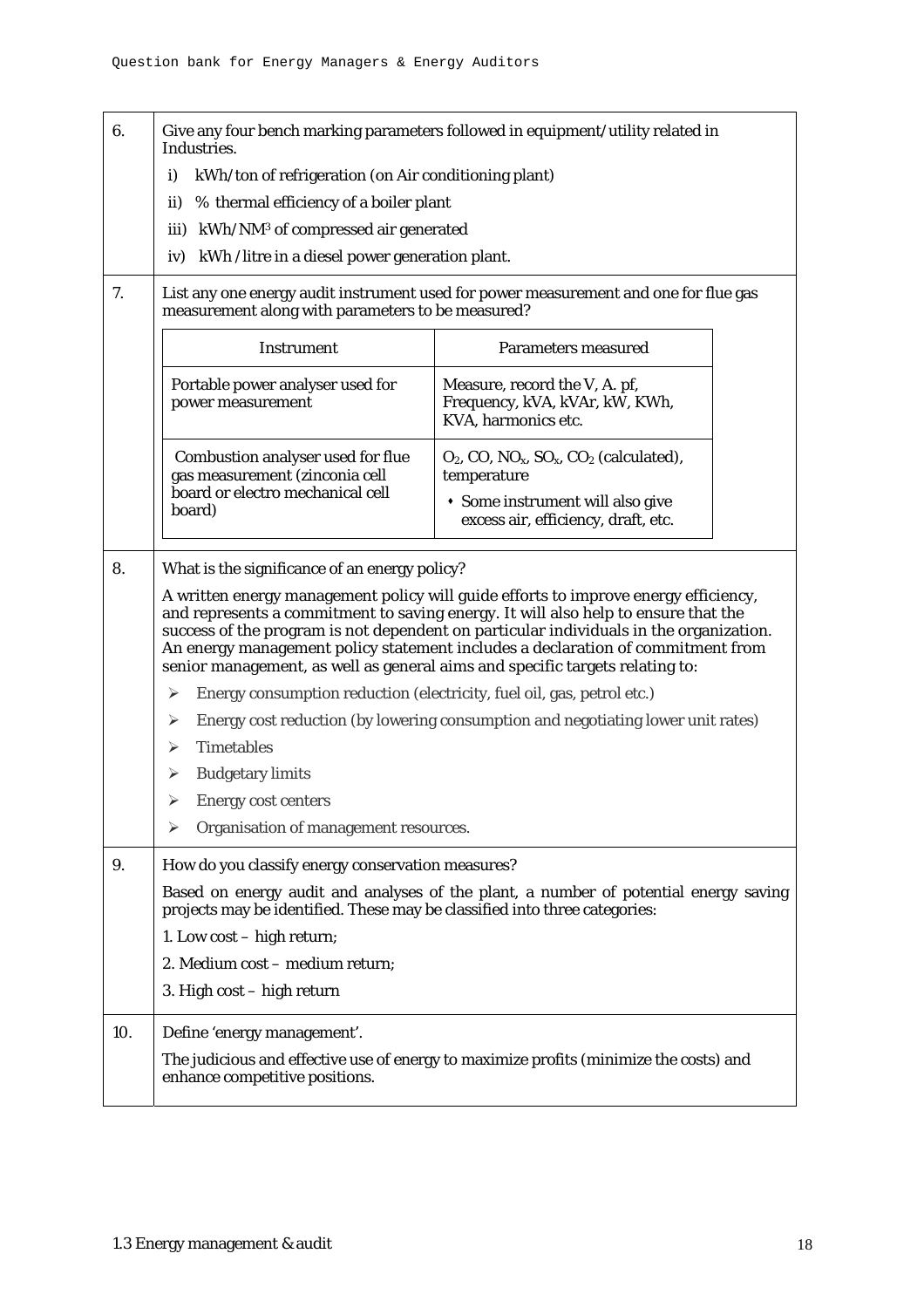| 11. | List steps involved in pre-audit phase.                                                                                                                                                                                                                                                                                    |
|-----|----------------------------------------------------------------------------------------------------------------------------------------------------------------------------------------------------------------------------------------------------------------------------------------------------------------------------|
|     | Pre-audit phase:                                                                                                                                                                                                                                                                                                           |
|     | Plan and organise                                                                                                                                                                                                                                                                                                          |
|     | Walk through audit<br>٠                                                                                                                                                                                                                                                                                                    |
|     | Informal interview with plant personnel<br>٠                                                                                                                                                                                                                                                                               |
| 12. | What are the factors to be considered before procuring fuels for energy efficiency and<br>economics?                                                                                                                                                                                                                       |
|     | The following factors should be considered before procurement of fuel for energy efficiency<br>and economics:                                                                                                                                                                                                              |
|     | Price at source, transport charge, type of transport<br>$\circ$                                                                                                                                                                                                                                                            |
|     | <b>Quality of fuel</b><br>$\circ$                                                                                                                                                                                                                                                                                          |
|     | <b>Energy content</b><br>$\circ$                                                                                                                                                                                                                                                                                           |
| 13. | What are the few comparative factors need to be looked in to for external benchmarking<br>used for inter-unit comparison and group of similar units?                                                                                                                                                                       |
|     | Few comparative factors, which need to be looked into while benchmarking externally are:                                                                                                                                                                                                                                   |
|     | Scale of operation                                                                                                                                                                                                                                                                                                         |
|     | Vintage of technology<br>٠                                                                                                                                                                                                                                                                                                 |
|     | Raw material specifications and quality                                                                                                                                                                                                                                                                                    |
|     | Product specifications and quality<br>$\bullet$                                                                                                                                                                                                                                                                            |
| 14. | What is the objective of energy management?                                                                                                                                                                                                                                                                                |
|     | The objectives of energy management is to achieve and maintain optimum energy<br>procurement, utilisation throughout the organisation and                                                                                                                                                                                  |
|     | To minimise energy costs/waste without affecting production & quality<br>a)                                                                                                                                                                                                                                                |
|     | b)<br>To minimise environmental effects                                                                                                                                                                                                                                                                                    |
| 15. | What are the few important technical feasibility parameters that one should consider<br>during analysis of energy conservation opportunities?                                                                                                                                                                              |
|     | The technical feasibility should address the following issues:                                                                                                                                                                                                                                                             |
|     | Technology availability, space, skilled manpower, reliability, service etc                                                                                                                                                                                                                                                 |
|     | The impact of energy efficiency measure on safety, quality, production or process.                                                                                                                                                                                                                                         |
|     | The maintenance requirements and spares availability                                                                                                                                                                                                                                                                       |
|     |                                                                                                                                                                                                                                                                                                                            |
| 16. | Define the energy audit as per the energy conservation Act 2001?                                                                                                                                                                                                                                                           |
|     | As per the Energy Conservation Act, 2001, Energy Audit is defined as "the verification,<br>monitoring and analysis of use of energy including submission of technical report<br>containing recommendations for improving energy efficiency with cost benefit analysis and<br>an action plan to reduce energy consumption". |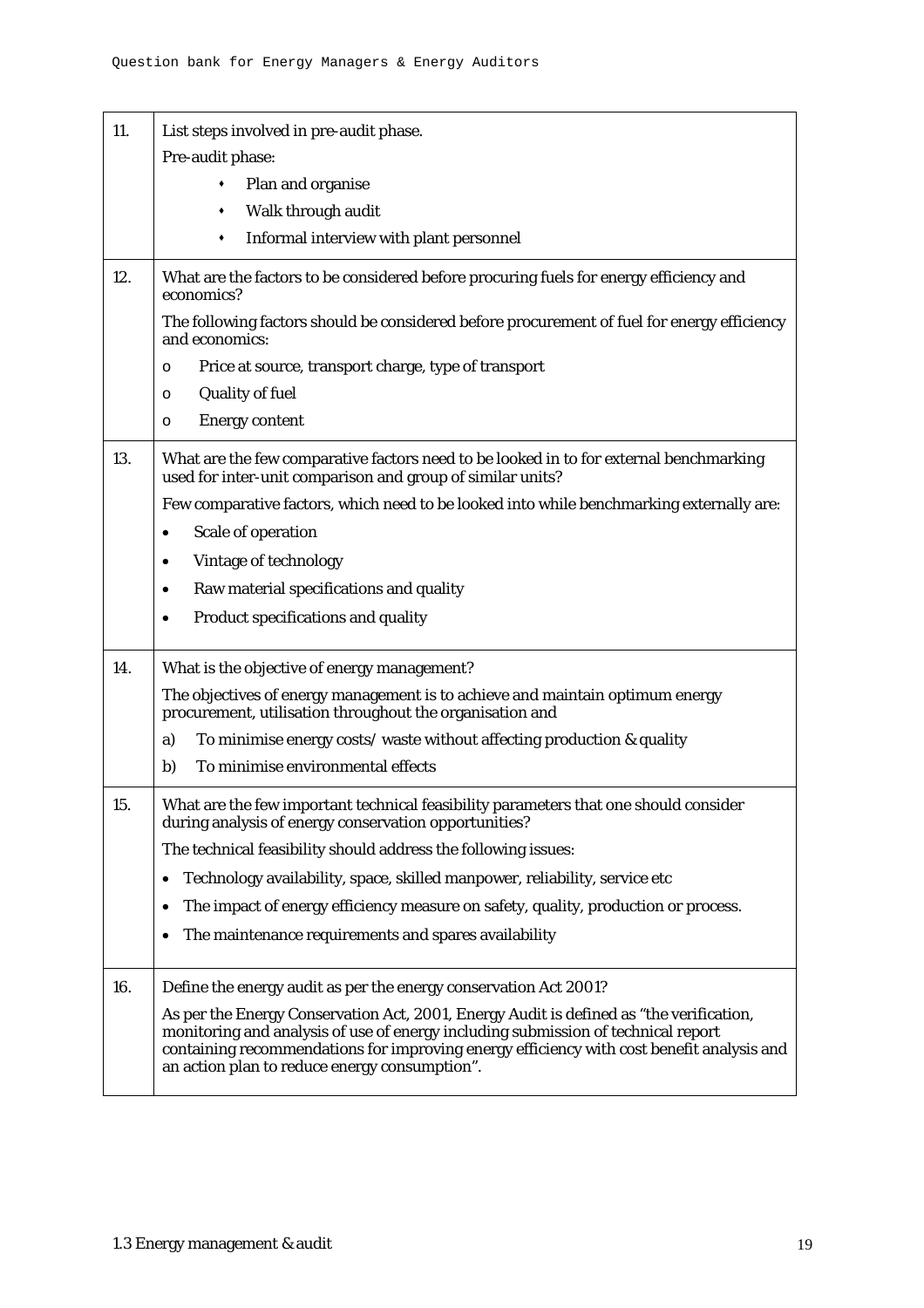| 17. | What do you understand by 'plant energy performance' (PEP)?                                                                                                                                                                                                                                                                                                                                                                                                                                               |
|-----|-----------------------------------------------------------------------------------------------------------------------------------------------------------------------------------------------------------------------------------------------------------------------------------------------------------------------------------------------------------------------------------------------------------------------------------------------------------------------------------------------------------|
|     | Plant energy performance (PEP) is the measure of whether a plant is now using more or<br>less energy to manufacture its products than it did in the past: a measure of how well the<br>energy management programme is doing. It compares the change in energy consumption<br>from one year to the other considering production output. Plant energy performance<br>monitoring compares plant energy use at a reference year with the subsequent years to<br>determine the improvement that has been made. |
| 18. | What are fuel substitution and list one example of fuel substitution?                                                                                                                                                                                                                                                                                                                                                                                                                                     |
|     | Fuel substitution is substituting existing fossil fuel with more efficient and less cost / less<br>polluting fuels such as natural gas, biogas, and locally available agro residues. E.g. Natural<br>gas is increasingly the fuel of choice as fuel and feedstock in fertilizers, petrochemicals, power<br>and sponge iron industries.                                                                                                                                                                    |
| 19. | What are the base line data that an audit team should collect while conducting detailed<br>energy audit?                                                                                                                                                                                                                                                                                                                                                                                                  |
|     | The audit team should collect the following baseline data:                                                                                                                                                                                                                                                                                                                                                                                                                                                |
|     | Technology, processes used and equipment details                                                                                                                                                                                                                                                                                                                                                                                                                                                          |
|     | Capacity utilisation                                                                                                                                                                                                                                                                                                                                                                                                                                                                                      |
|     | Amount & type of input materials used                                                                                                                                                                                                                                                                                                                                                                                                                                                                     |
|     | <b>Water consumption</b>                                                                                                                                                                                                                                                                                                                                                                                                                                                                                  |
|     | <b>Fuel Consumption</b>                                                                                                                                                                                                                                                                                                                                                                                                                                                                                   |
|     | <b>Electrical energy consumption</b>                                                                                                                                                                                                                                                                                                                                                                                                                                                                      |
|     | <b>Steam consumption</b>                                                                                                                                                                                                                                                                                                                                                                                                                                                                                  |
|     | Other inputs such as compressed air, cooling water etc                                                                                                                                                                                                                                                                                                                                                                                                                                                    |
|     | Quantity & type of wastes generated                                                                                                                                                                                                                                                                                                                                                                                                                                                                       |
|     | Percentage rejection / reprocessing                                                                                                                                                                                                                                                                                                                                                                                                                                                                       |
|     | Efficiencies / yield                                                                                                                                                                                                                                                                                                                                                                                                                                                                                      |
| 20. | List at least four examples falling under "optimising the input energy requirements" while<br>maximizing system efficiency?                                                                                                                                                                                                                                                                                                                                                                               |
|     | Shuffling of compressors to match needs.                                                                                                                                                                                                                                                                                                                                                                                                                                                                  |
|     | Periodic review of insulation thickness                                                                                                                                                                                                                                                                                                                                                                                                                                                                   |
|     | Identify potential for heat exchanger networking and process integration.                                                                                                                                                                                                                                                                                                                                                                                                                                 |
|     | Optimisation of transformer operation with respect to load.                                                                                                                                                                                                                                                                                                                                                                                                                                               |

## **Part – III Long type questions and answers**

| 1. | Briefly explain with examples on fuel and energy substitution                                                                                                                         |
|----|---------------------------------------------------------------------------------------------------------------------------------------------------------------------------------------|
|    | <b>Fuel substitution:</b> Substituting existing fossil fuel with more efficient and less cost/less<br>polluting fuel such as natural gas, biogas and locally available agro-residues. |
|    | Energy is an important input in the production. There are two ways to reduce energy<br>dependency; energy conservation and substitution.                                              |
|    | Fuel substitution has taken place in all the major sectors of the Indian economy. Kerosene<br>and Liquefied Petroleum Gas (LPG) have substituted soft coke in residential use.        |
|    | Few examples of fuel substitution                                                                                                                                                     |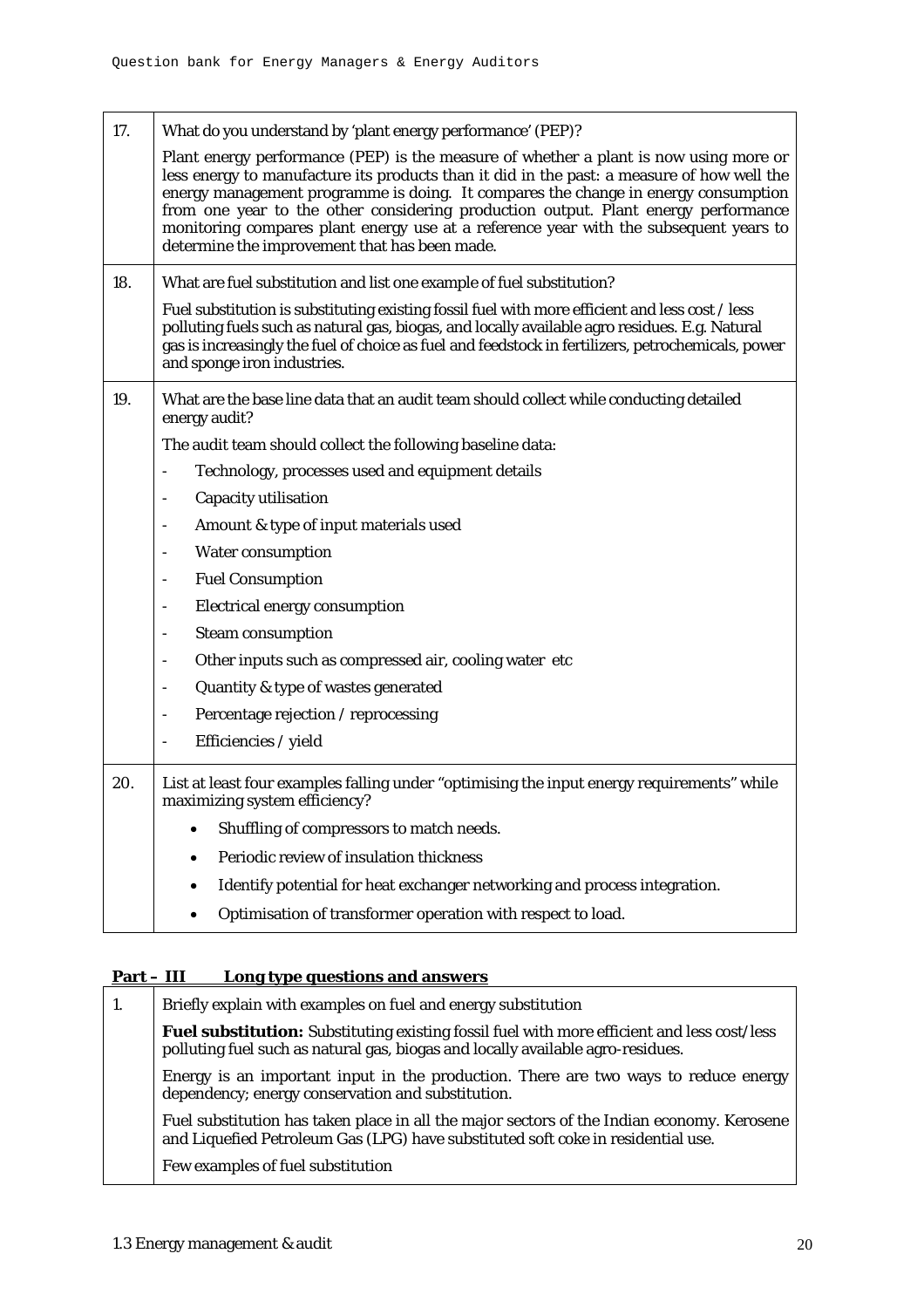|    | Natural gas is increasingly the fuel of choice as fuel and feedstock in the fertilizer,<br>petrochemicals, power and sponge iron industries.                                                                                                                                                                                                                                                                                      |
|----|-----------------------------------------------------------------------------------------------------------------------------------------------------------------------------------------------------------------------------------------------------------------------------------------------------------------------------------------------------------------------------------------------------------------------------------|
|    | Replacement of coal by coconut shells, rice husk etc.<br>п                                                                                                                                                                                                                                                                                                                                                                        |
|    | <b>Replacement of LDO by LSHS</b>                                                                                                                                                                                                                                                                                                                                                                                                 |
|    | Few examples of energy substitution                                                                                                                                                                                                                                                                                                                                                                                               |
|    | Replacement of electric heaters by steam heaters<br>✓                                                                                                                                                                                                                                                                                                                                                                             |
|    | Replacement of steam based hot water by solar systems<br>✓                                                                                                                                                                                                                                                                                                                                                                        |
| 2. | Distinguish between 'preliminary energy audit' and 'detailed energy audit'?                                                                                                                                                                                                                                                                                                                                                       |
|    | Preliminary energy audit is a relatively quick exercise to:                                                                                                                                                                                                                                                                                                                                                                       |
|    | Establish energy consumption in the organization                                                                                                                                                                                                                                                                                                                                                                                  |
|    | Estimate the scope for saving<br>п                                                                                                                                                                                                                                                                                                                                                                                                |
|    | Identify the most likely (and the easiest areas for attention)<br>٠                                                                                                                                                                                                                                                                                                                                                               |
|    | Identify immediate (especially no-/low-cost) improvements/ savings<br>п                                                                                                                                                                                                                                                                                                                                                           |
|    | Set a 'reference point'<br>п                                                                                                                                                                                                                                                                                                                                                                                                      |
|    | Identify areas for more detailed study/measurement                                                                                                                                                                                                                                                                                                                                                                                |
|    | Preliminary energy audit uses existing, or easily obtained data<br>٠                                                                                                                                                                                                                                                                                                                                                              |
|    | Whereas, detailed energy audit                                                                                                                                                                                                                                                                                                                                                                                                    |
|    | Provides a detailed energy project implementation plan for a facility, since it evaluates<br>$\bullet$<br>all major energy using systems.                                                                                                                                                                                                                                                                                         |
|    | Offers the most accurate estimate of energy savings and cost.<br>٠                                                                                                                                                                                                                                                                                                                                                                |
|    | Considers the interactive effects of all projects, accounts for the energy use of all major<br>$\bullet$<br>equipment, and                                                                                                                                                                                                                                                                                                        |
|    | Includes detailed energy cost saving calculations and project cost.                                                                                                                                                                                                                                                                                                                                                               |
|    | Arrives energy balance based on an inventory of energy using systems, assumptions of<br>current operating conditions and calculations of energy use. This estimated use is then<br>compared to utility bill charges.                                                                                                                                                                                                              |
| 3. | Give a typical energy audit reporting format.                                                                                                                                                                                                                                                                                                                                                                                     |
|    | After successfully carried out energy audit energy manager/energy auditor should report to<br>the top management for effective communication and implementation. A typical energy<br>audit reporting contents and format are given below. The following format is applicable for<br>most of the industries. However the format can be suitably modified for specific<br>requirement applicable for a particular type of industry. |
|    | Acknowledgement<br>٠                                                                                                                                                                                                                                                                                                                                                                                                              |
|    | Executive summary - Energy audit options at a glance and recommendations                                                                                                                                                                                                                                                                                                                                                          |
|    | Introduction about the plant                                                                                                                                                                                                                                                                                                                                                                                                      |
|    | Production process description<br>٠                                                                                                                                                                                                                                                                                                                                                                                               |
|    |                                                                                                                                                                                                                                                                                                                                                                                                                                   |